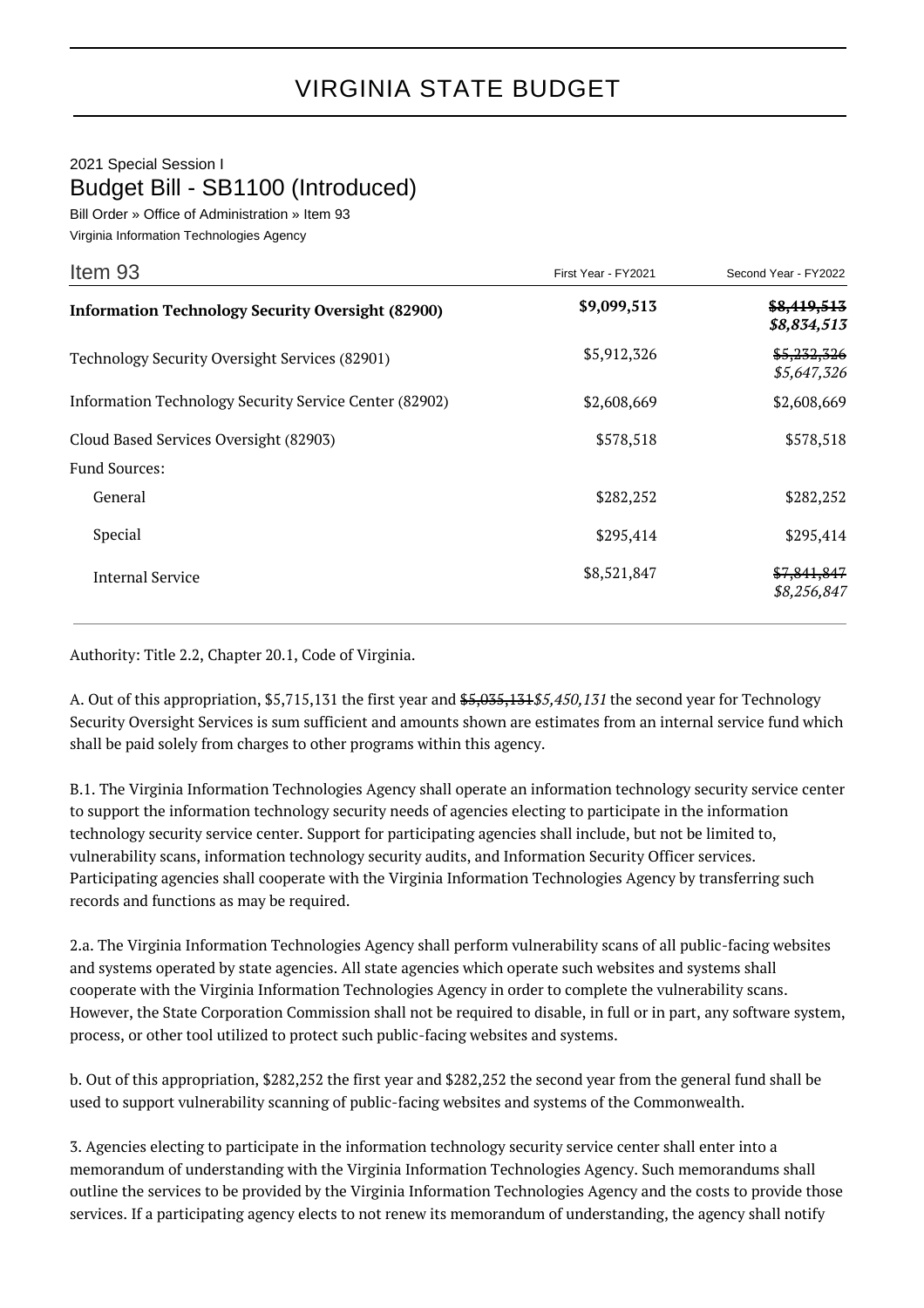the Virginia Information Technologies Agency twelve months prior to the scheduled renewal date of its intent to become a non-participating agency.

4. Non-participating agencies shall be required by July 1 each year to notify the Chief Information Officer of the Commonwealth that the agency has met the requirements of the Commonwealth's information security standards. If the agency has not met the requirements of the Commonwealth's information security standards, the agency shall report to the Chief Information Officer of the Commonwealth the steps and procedures the agency is implementing in order to satisfy the requirements.

5. Out of this appropriation, \$2,326,417 the first year and \$2,326,417 the second year for Information Technology Security Service Center is sum sufficient and amounts shown are estimates from an internal service fund which shall be paid solely from internal service fund revenues.

6. Notwithstanding any other provision of state law, and to the extent and in the manner permitted by federal law, the Virginia Information Technologies Agency shall have the legal authority to access, use, and view data and other records transferred to or in the custody of the information technology security service center pursuant to this item. The services of the center are intended to enhance data security, and no state law or regulation imposing data security or dissemination restrictions on particular records shall prevent or burden the custodian agency's authority under this item to transfer such records to the center for the purpose of receiving the center's services. All such transfers and any access, use, or viewing of data by center personnel in support of the center's provision of such services to the transferring agency shall be deemed necessary to assist in valid administrative needs of the transferring agency's program that received, used, or created the records transferred, and personnel of the center shall, to the extent necessary, be deemed agents of the transferring agency's administrative unit that is responsible for the program. Without limiting the foregoing, no transfer of records under this item shall trigger any requirement for notice or consent under the Government Data Collection and Dissemination Practices Act (GDCDPA) (§ [2.2-3800](http://law.lis.virginia.gov/vacode/2.2-3800/) et. Seq.) or other law or regulation of the Commonwealth. The transferring agency shall continue to be deemed the custodian of any record transferred to the center for purposes of the GDCDPA, the Freedom Of Information Act, and other laws or regulations of the Commonwealth pertaining to agencies that administer the transferred records and associated programs. Custody of such records for security purposes shall not make the Virginia Information Technologies Agency a custodian of such records. Any memorandum of understanding under authority of this item shall specify the records to be transferred, security requirements, and permitted use of data provided. VITA and any contractor it uses in the provision of the center's services shall hold such data in confidence and implement and maintain all information security safeguards defined in the memorandum of understanding or required by federal or state laws, regulations, or policies for the protection of sensitive data.

7. The rates required to recover the costs of the information technology security service center shall be provided by the Virginia Information Technologies Agency to the Department of Planning and Budget by September 1 each year for review and approval of the subsequent fiscal year's rate.

C.1. Out of this appropriation, \$480,299 the first year and \$480,299 the second year for Cloud Based Services Oversight is sum sufficient and amounts shown are estimates from an internal service fund which shall be paid solely from internal service fund revenues for a program to support the use of cloud service providers by state agencies served by the Virginia Information Technologies Agency.

2. As part of the program, the Virginia Information Technologies Agency shall develop policies, standards, and procedures for the use of cloud services providers by state agencies served by the Virginia Information Technologies Agency. These policies, standards, and procedures shall address the security and privacy of Commonwealth and citizen data; ensure compliance with federal and state laws and regulations; and provide for ongoing oversight and management of cloud services to verify performance through service level agreements or other means. VITA shall also establish a statewide contract of approved vendors authorized to offer cloud based services to state agencies.